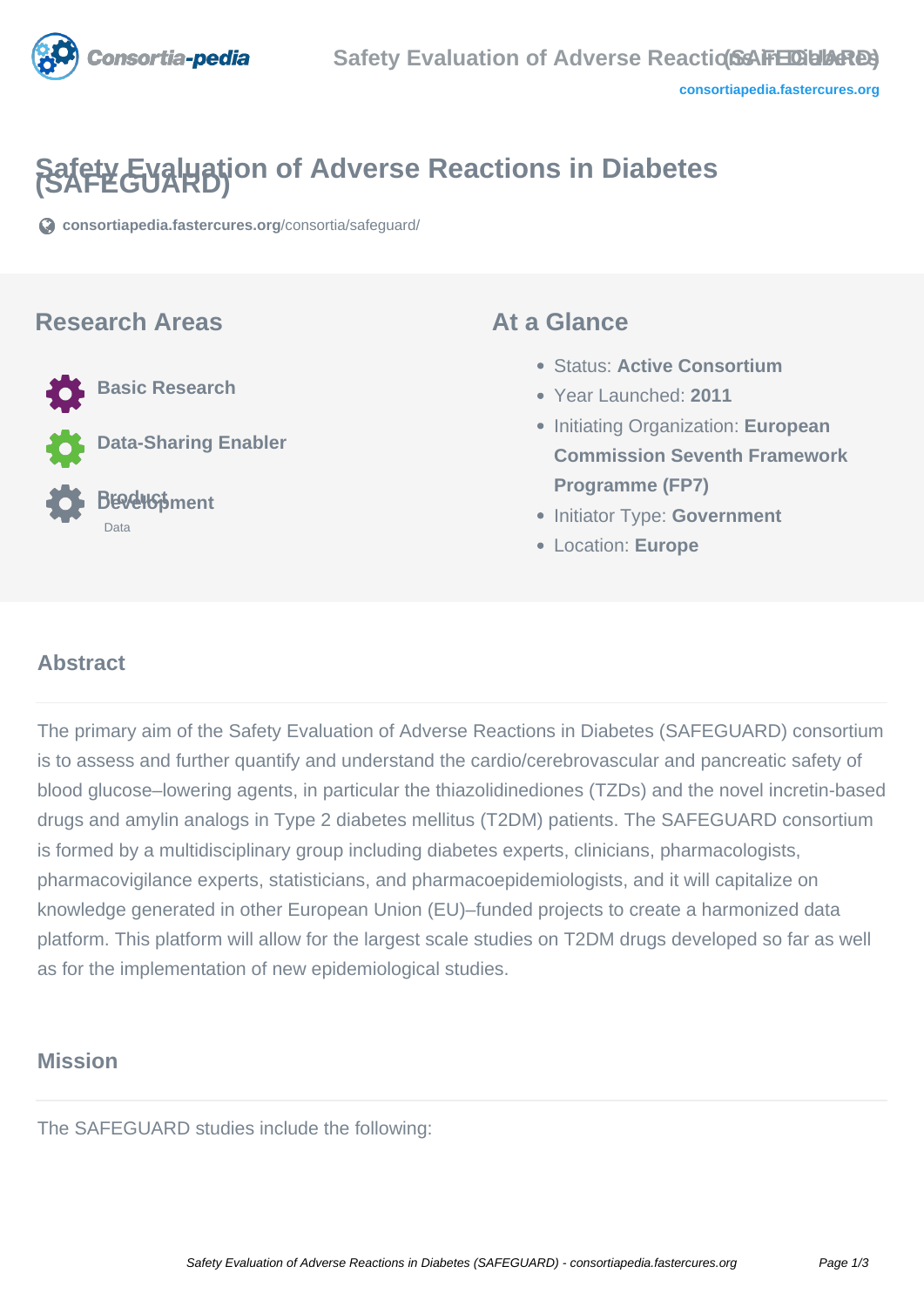

**[consortiapedia.fastercures.org](http://consortiapedia.fastercures.org/)**

## **Consortium History**

Oct. 1, 2011: Project started Sept. 30, 2015: Project ended

## **Structure & Governance**

SAFEGUARD's work is divided into the following Work Packages (WPs):

 WP1 and WP2 provide scientific leadership and operational management to project research. WP3 to WP7 are the main knowledge-generating and scientific work packages, and each deals with different data substrates:

### **Financing**

Mireia Manent

Synapse Research Management Partners S.L.

The funding scheme is through the European Union's Seventh Framework Programme (small or medium-scale focused research project). The project cost is €3.9 million. Funding is €3.0 million.

## **Links/Social Media Feed**

Homepage <http://www.safeguard-diabetes.org/> **Points of Contact** Scientific Coordinator: Miriam Sturkenboom Department of Medical Informatics Erasmus University Medical Center email: [m.sturkenboom@erasmusmc.nl](mailto:m.sturkenboom@erasmusmc.nl) Project Manager:

Safety Evaluation of Adverse Reactions in Diabetes (SAFEGUARD) - consortiapedia.fastercures.org Page 2/3